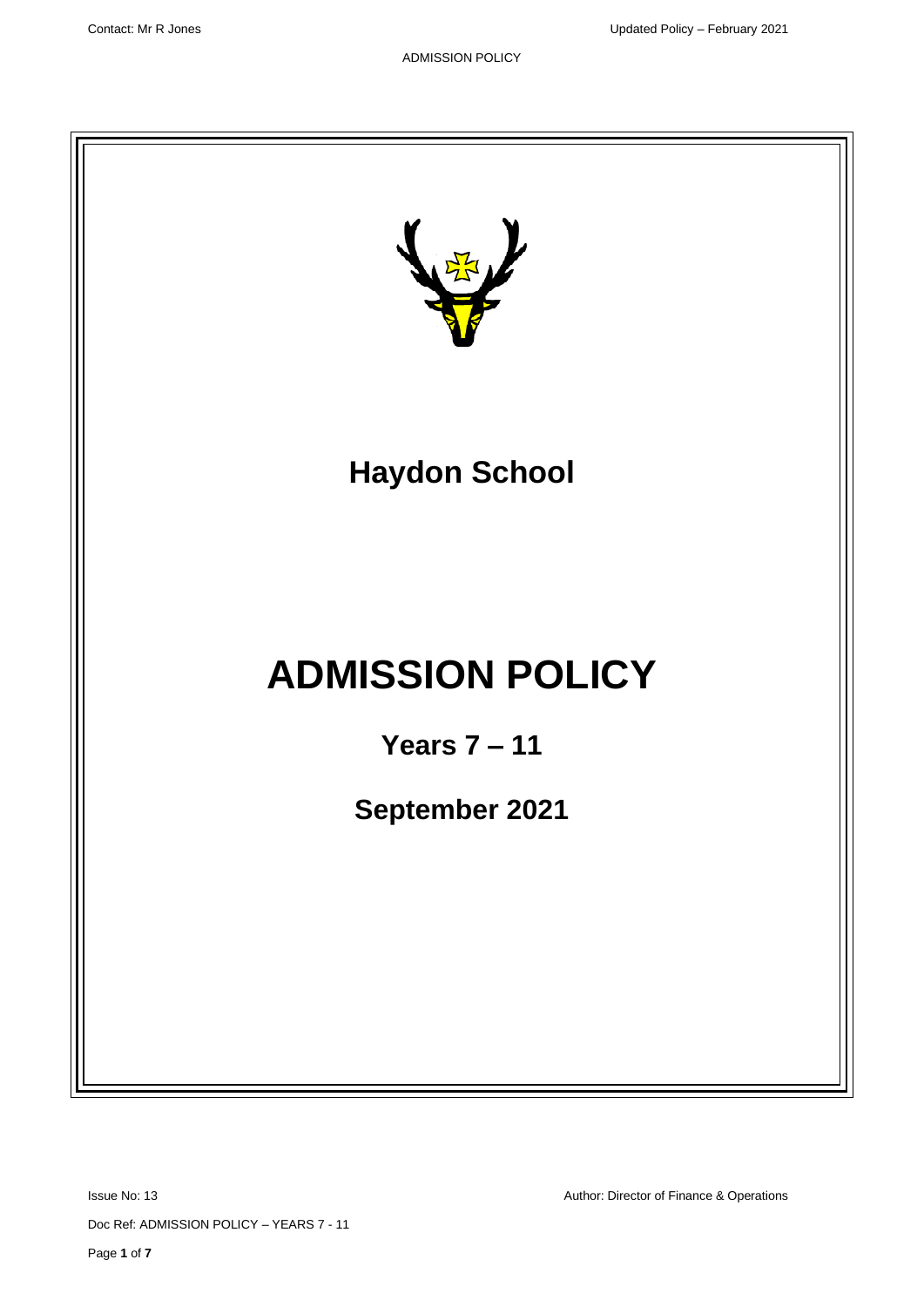#### **INTRODUCTION**

Haydon School ("the Academy") is a secondary academy with a sixth form located in the London Borough of Hillingdon. We are also the "admission authority" for the Academy and therefore responsible for determining and implementing the admission arrangements for our Academy each year in accordance with the School Admissions Code 2014 ("the Code") and other legislation.

This Admission Policy applies to new admission into Years 7 to 11 into the Academy. There is a separate Admission Policy for Years 12 to 13 (Sixth form).

## **1. EQUALITY AND INCLUSION**

The Academy is fully inclusive and welcomes applications for the admission of children of all abilities and needs, including those with special educational needs and disabilities. The Academy fully complies with its responsibilities under the Equality Act 2010.

#### **2. CHILDREN WITH AN EDUCATION HEALTH AND CARE PLAN**

- 2.1 There are separate statutory procedures in place which govern the admission of children with an education health and care plan ("EHC plan") has been issued by their Local Authority. This means that the parents of children who have an EHC plan, or are being assessed for an EHC plan, should not apply for admission to the Academy under this Admission Policy. If parents have a preference for a particular school, they need to make their home Local Authority aware of this so that this is taken into account by the Local Authority in deciding which school is suitable for the child's age, ability, aptitude and special educational needs in consultation with the parents.
- 2.2 Where a child has an EHC plan naming the Academy as the educational provider, the child will be admitted to the Academy. Where admission is to Year 7 in September (i.e. in the normal admission round), the number of places available within the PAN for other children will be reduced.

#### **3. PUBLISHED ADMISSION NUMBER ("PAN")**

The published admission number ("PAN") for Year 7 at the Academy is 300 pupils.

#### **4. ALLOCATION OF PLACES**

The places will be allocated to all children whose parents have expressed a preference for the Academy in the Common Application Form.

Where more applications are received than there are places available, the available places will be allocated in the following order of priority:

#### 4.1. Looked After and Previously Looked After Children

Looked after and previously looked after children will be allocated places under this category by reference to the proximity of the child's home address (as defined by this policy) to the Academy, with those living nearer receiving higher priority.

A "looked after child" is a child in public care at the date on which the application is made. A "previously looked after child" is a child who was in public care, but ceased to be so because they were adopted or became subject to a residence order or special guardianship order immediately after being in public care.

To be included in this category, the application must be supported by the relevant Local Authority's Children's Services Department. In the case of a previously looked after child, a copy of the adoption or special guardianship order must also accompany the application for admission.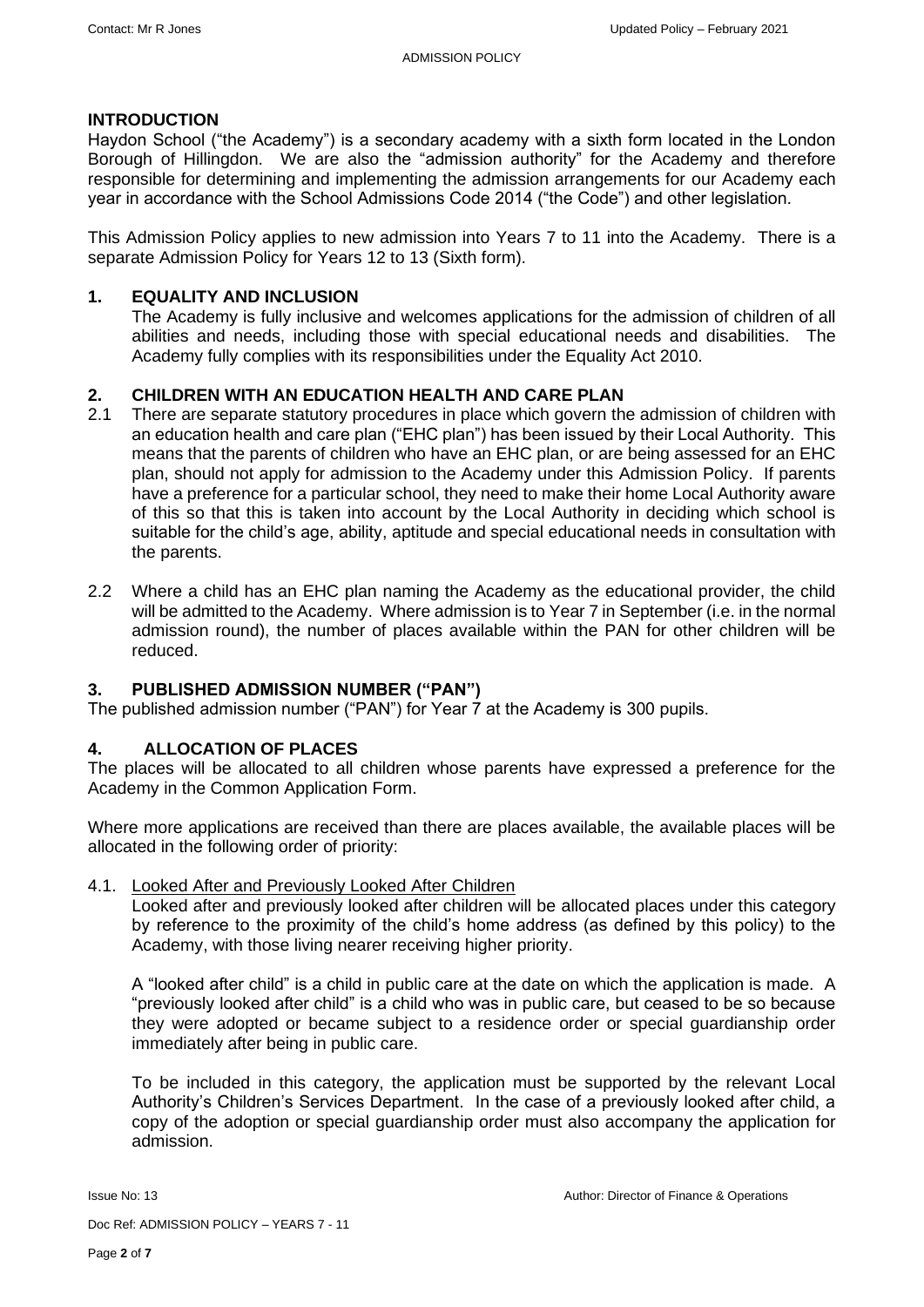#### 4.2 Children with a Sibling at Haydon School

Children who will have a sibling at Haydon School at the date of admission will be allocated places under this category by reference to the proximity of the child's home address (as defined by this policy) to the Academy, with those living nearer receiving higher priority.

In all cases the sibling must be living at the child's home address (as defined by this policy) and being brought up within the same core family unit as a sibling to the applicant child. For the purpose of admissions we define a sibling as:

- a brother or sister sharing the same parents
- adopted and foster brothers or sisters
- a half brother or sister, where two share one common parent
- a step brother or sister, where two children are related by parents' marriage or partnership. The partners must have co-habited in a permanent relationship (as if they were husband and wife or civil partners) for a minimum of two years.

For the avoidance of doubt, a child of a friend or extended family member (for example, a cousin) living at the same address as the applicant child will not be a "sibling" for the purpose of this policy.

In order to apply under this category, parents must ensure that full details of the sibling are stated within the Common Application Form. Failure to do so will result in the child being placed into the next category that applies.

#### 4.3. Children of Employees of Haydon School

Up to 5 children with a parent who has been employed by Haydon School for a period of at least two years at the application deadline, or who were recruited to fill a vacant post for which there was a demonstrable skill shortage, will be allocated places under this category by reference to the proximity of the child's home address (as defined by this policy) to the Academy, with those living nearer receiving higher priority.

In order to apply under this category, the parent who is the employee of Haydon School must complete an online school application via the eAdmissions Portal (links can be found on the Hillingdon Local Authority's website) **and** send a separate letter addressed to the School's Admissions Committee which confirms that they are an employee. Failure to provide this by the closing date for applications will result in the child being placed into the next category that applies.

#### 4.4 All Other Children

Children who do not fall into any of the categories above will be allocated places under this category by reference to the proximity of the child's home address (as defined by this policy) to the Academy, with those living nearer receiving higher priority.

# **5. CHILD'S HOME ADDRESS**

5.1 The home address for this criterion will be deemed to be the child's permanent address as shown on their parents' Council Tax bill. It will be the address at which they live and sleep for more than 50% of their time from Monday to Friday during term time at the application deadline. If there is a genuine equal share custody arrangement between two parents, the address that will be used will be the one that is used address of the parent where the child is registered with a GP. No other address (including a business address) will be accepted.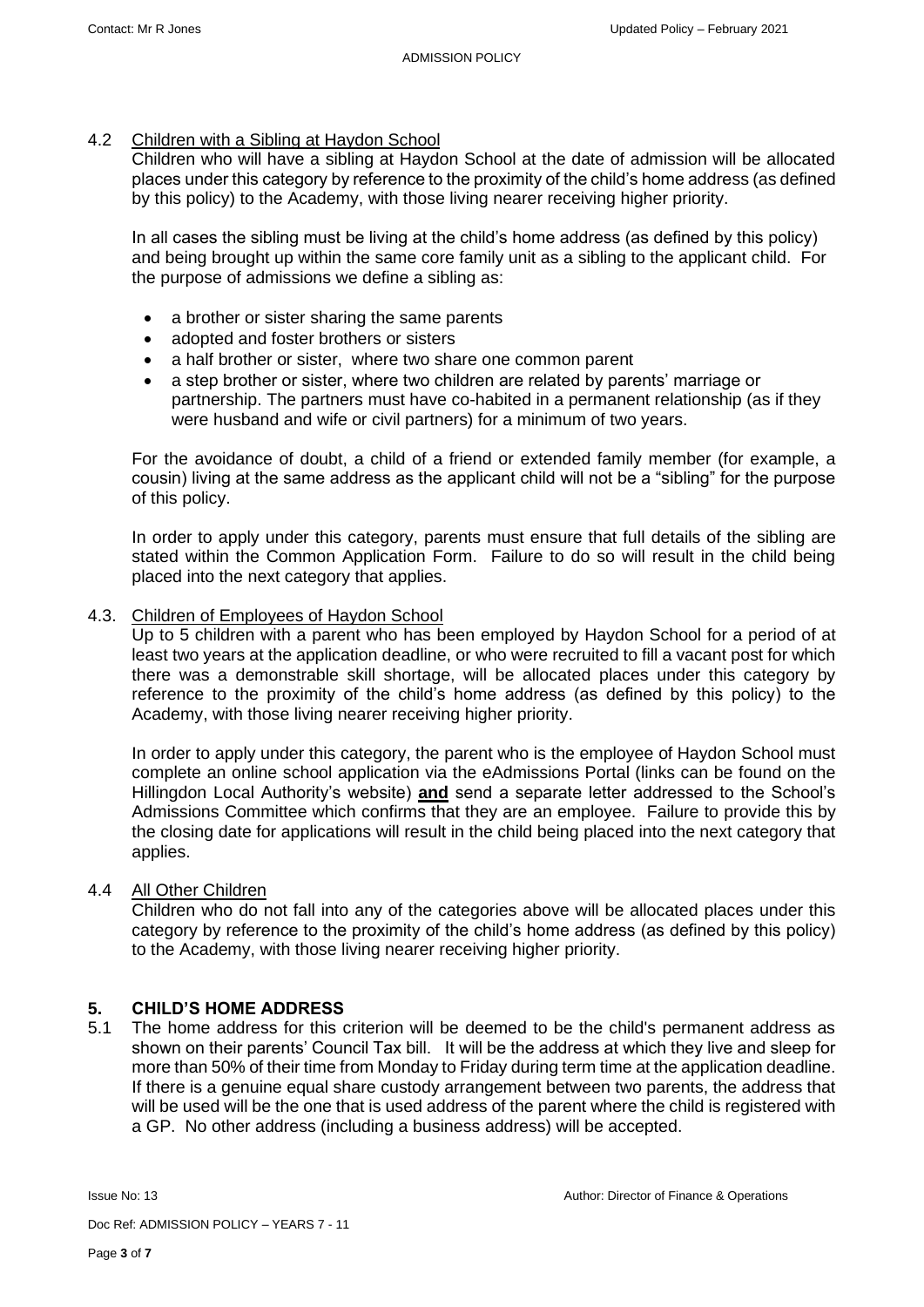5.2 Where there is an issue over whether the home address stated by parents in the application for admission is the child's main home address as defined by this policy, parents may be required to provide documentary evidence to resolve the issue. This may include providing details of the times that the child has spent at the stated home address in the three month period immediately preceding the application deadline.

## **6. DISTANCE MEASURING**

- 6.1 Distance from the school is measured in a straight line (i.e. as the crow flies). The points taken will be from the address point as set by the Ordnance Survey of the residence to the centre of the school (as determined by the Governing Body and for the purposes of this policy is 'Wiltshire Lane, Top Entrance'); the distances are calculated by the LA for applicants for Year 7. 'In Year' admissions will also be measured with the points as set above.
- 6.2 In the case of buildings containing a number of different dwellings (i.e. an apartment block), the distance will be measured from the same point in the building regardless of where within the building the child's home address is actually located, with the tie breaker being applied as necessary.

# **7. TIE BREAKER**

Where two applications cannot otherwise be separated because the distance from the child's home address (as defined by this policy) to the Academy is equal, the order in which places will be allocated will be determined by random lottery in the presence of a person who is independent of the Academy and the Local Authority.

## **8. TWINS AND CHILDREN OF A MULTIPLE BIRTH**

Where a child who is a twin or a child of a multiple birth has failed to achieve a place in the usual way but their twin or at least one of their siblings of a multiple birth has achieved a place in the usual way, those children will be admitted to the Academy above the PAN for that year group, to avoid a situation where they have to attend different schools.

#### **9. CHILDREN OF UK SERVICE PERSONNEL AND CROWN SERVANTS**

- 9.1 The Academy will accept applications for the admission of the children of UK Armed Forces Personnel with a confirmed posting in the area of the Academy, or the children of Crown Servants returning from overseas to live in the area of the Academy, in advance of them arriving. This effectively means that these children do not have to be living at the stated home address at the application deadline, as all other children do.
- 9.2 The application for admission must be supported by an official letter declaring the relocation date and a Unit postal address or quartering area address, which will be used as the child's home address for the purpose of applying this Admission Policy.

#### **10. APPLICATIONS FOR ADMISSION IN THE NORMAL ADMISSION ROUND**

- 10.1 Applications for admission to Year 7 in September (known as admission "in the normal admission round") must be made to the parent's home Local Authority by visiting the home Local Authority's website (for Hillingdon please visit <https://archive.hillingdon.gov.uk/schooladmissions> and complete the eAdmissions digital application form).
- 10.2 Failure to submit a formal application through your local authority (for Hillingdon, see weblink above) by the application deadline will result in the application being dealt with as a late application, which means that it will be accepted but will not be considered until all applications received on or before the application deadline have been considered, which will substantially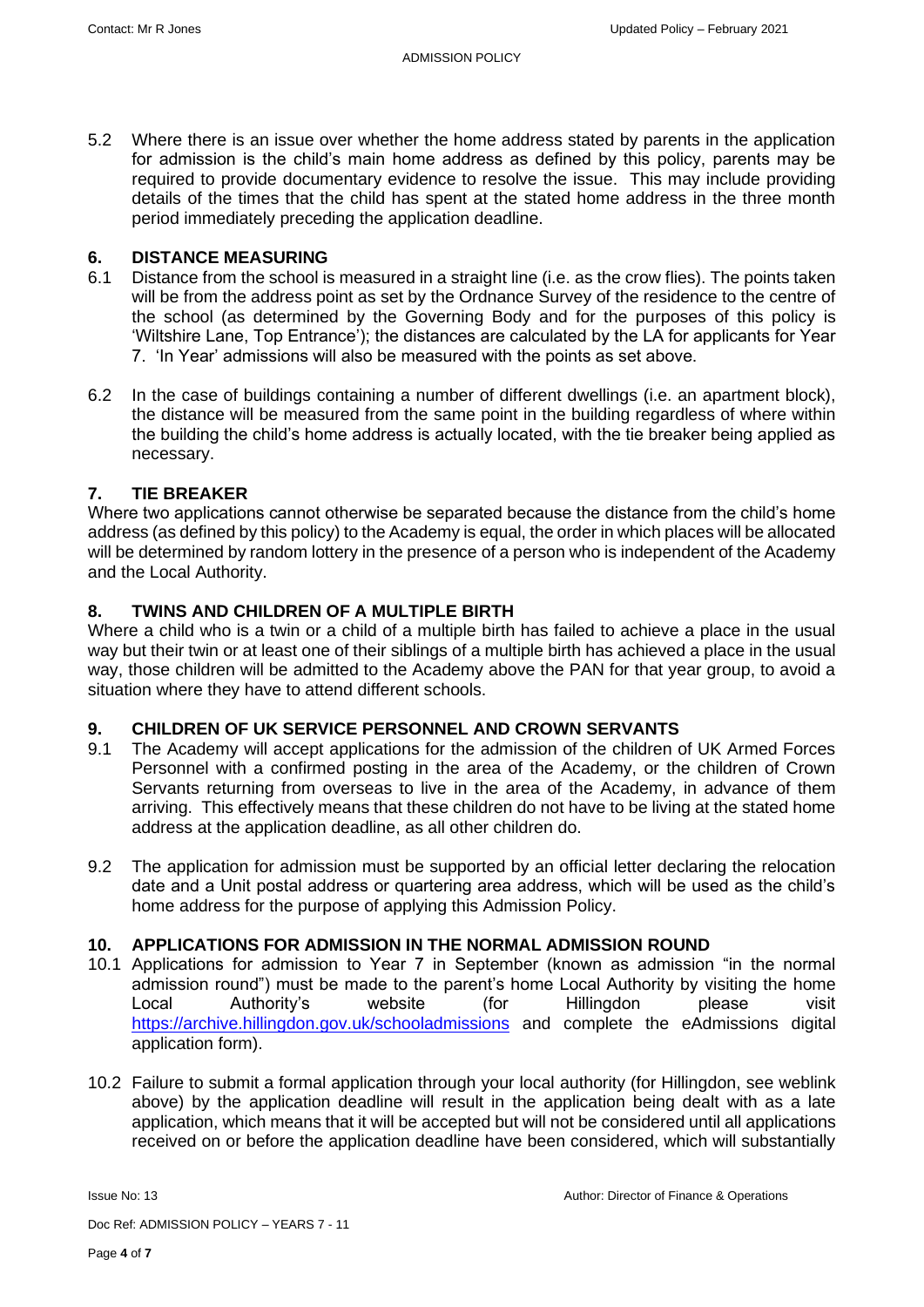reduce the chance of achieving a place.

## **11. APPLICATIONS FOR ADMISSION OUTSIDE NORMAL AGE GROUP**

- 11.1 All parents (whether applying in the normal admissions round or for in-year admissions) have a right to apply for their child to be admitted to a year group above or below their child's normal year group, however it is for the admission authority for each school to decide whether to agree to this or not. Parents do not have an absolute right to decide that their child will be educated outside their normal age group.
- 11.2 In order to apply, parents must write to the Admissions Committee with any supporting documentation. Applications should be submitted as early as possible so that all options are kept open before deadlines pass, as an application for admission will also have to be made within the timescales set out in this document.
- 11.3 On receipt of a written request and any supporting documentation, the Governing Body will need to decide whether to agree or refuse the application. This decision will be made on the basis of the circumstances of each case and in the best interests of the child concerned. The factors the Governing Body will consider include the following:
	- The parent's views;
	- The Headteacher's views;
	- Information about the child's academic, social and emotional development;
	- Where relevant, the child's medical history and the views of their medical professionals;
	- Whether the child has previously been educated outside their normal age group;
	- Whether the child may naturally have fallen into a lower age group if not for being born prematurely.
- 11.4 Where the application is refused, the Academy will write to the parents confirming the refusal, clearly setting out their reasons for their decision. Parents do not have a statutory right of appeal against a decision to refuse an application for a child to be admitted outside their normal age group, however a complaint can be submitted under the Academy's Complaints Policy if the child's parents believe that the Governing Body did not deal with the application properly.
- 11.5 Where the application is agreed in principle, the Academy will write to the parents confirming the agreement in principle. Parents should note that an agreement in principle is not the same as an offer of a place in the desired year group - it is simply an indication that the Governing Body will accept an application for admission of the child to the desired year group. Once an application for admission to the desired year group has subsequently been submitted, it will be processed with all other applications for that year group, applying the oversubscription criteria set out in this policy where that year group oversubscribed. The application for admission must be accompanied by the letter confirming the Governing Body's agreement in principle.
- 11.6 For the avoidance of doubt, this means that even where the Governing Body has agreed in principle to a child being admitted outside their normal age group, there is no guarantee that a place in the desired year group will be achieved for the child.

## **12. ADMISSION TIMETABLE**

12.1 The deadline for applications for admission to Year 7 in the normal admission round is **31** 

Doc Ref: ADMISSION POLICY – YEARS 7 - 11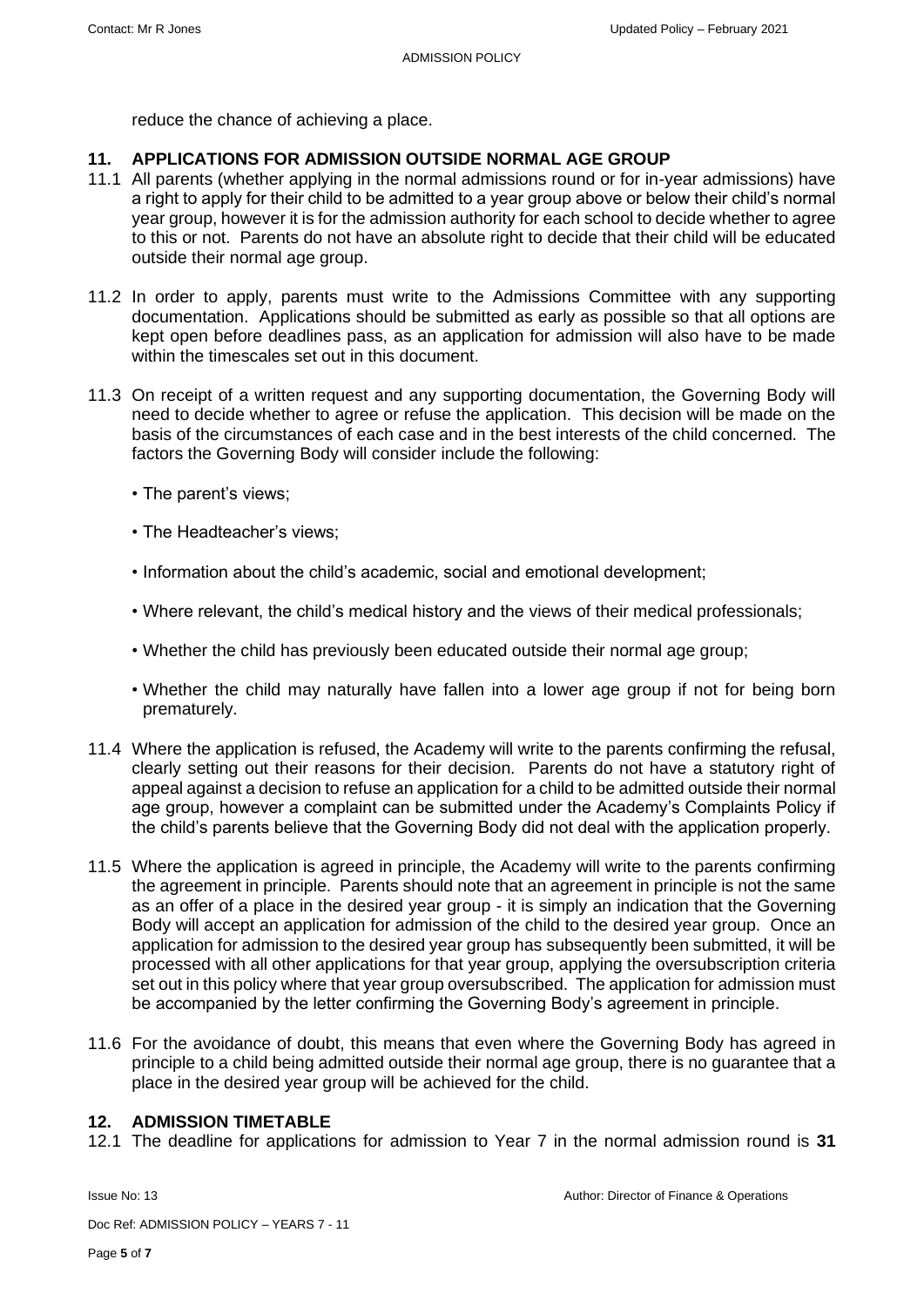**October 2020**. Late applications will be accepted but will not be considered until after all of the applications received on or before the application deadline have been processed, substantially reducing the chance of achieving a place.

- 12.2 National Offer Day for places in Year 7 in the normal admission round is **1 March or the next working day.** On that date, parents will be notified whether their application for admission has been successful or not. Where an application is unsuccessful, the reason for this will be confirmed in the notification letter.
- 12.3 The Acceptance Form must be returned to the Local Authority and must not be returned to the school. Failure to accept your offer will result in the offer of admission being withdrawn and the place will be offered to the next child on the waiting list. The applicant will receive written confirmation of such a withdrawal of a place from the LA and Haydon School will be informed.

## **13. IN YEAR ADMISSION**

- 13.1 Parents who wish to apply for an 'in year' place at Haydon School in Years 7-11 are required to complete a digital In-Year Admission application form which can be found on our school website. [\(https://www.haydonschool.com](https://www.haydonschool.com/) ) .
- 13.2 The procedure for deciding which children to admit and notifying parents of the outcome of an application will be carried out by the Governing Body Admissions Committee in accordance with the published admissions criteria and offer letters will be administered by Haydon School for 'In Year' applications only.

#### *14.* **ADMISSION APPEALS**

- 14.1 Parents have a statutory right of appeal against the refusal of a place which will be heard before an independent panel (whether during the normal admissions round or for in-year applications). Full details about the statutory right of appeal, including how and when the request for an appeal must be lodged, will be confirmed in the notification letter sent to parents on National Offer Day.
- 14.2 A request for an admission appeal must be accompanied by the grounds for making the appeal (i.e. why it is believed that this Admission Policy does not comply with the School Admissions Code 2014 or other legislation, or was not correctly applied in relation to the application for admission). Before setting out the grounds of appeal, parents are advised to consider the reason for the refusal stated within the notification letter.
- 14.3 The Academy is required to publish an admission appeal timetable on its website on or before 28 February before National Offer Day.

#### **15. WAITING LISTS**

- 15.1 The names of all children who are unsuccessful in achieving a place in Year 7 in the normal admissions round will be automatically added to the waiting list for Year 7 until a place is offered or until the parents ask the school in writing to remove it, whichever comes first.
- 15.2 Where an application for in-year admission or admission to a year group other than Year 7 is unsuccessful, parents will be asked if they would like their child's name to be added to a waiting list for that year group and, if so, for how long. Waiting lists are not routinely kept for other year groups unless parents specifically ask for their child's name to be included on one.
- 15.3 The child's position on a waiting list will be ranked solely in accordance with the order of priority set out in this policy, and not in accordance with the date that the child's name was added to the waiting list. This means that the child's name may go up or down the waiting list, as the